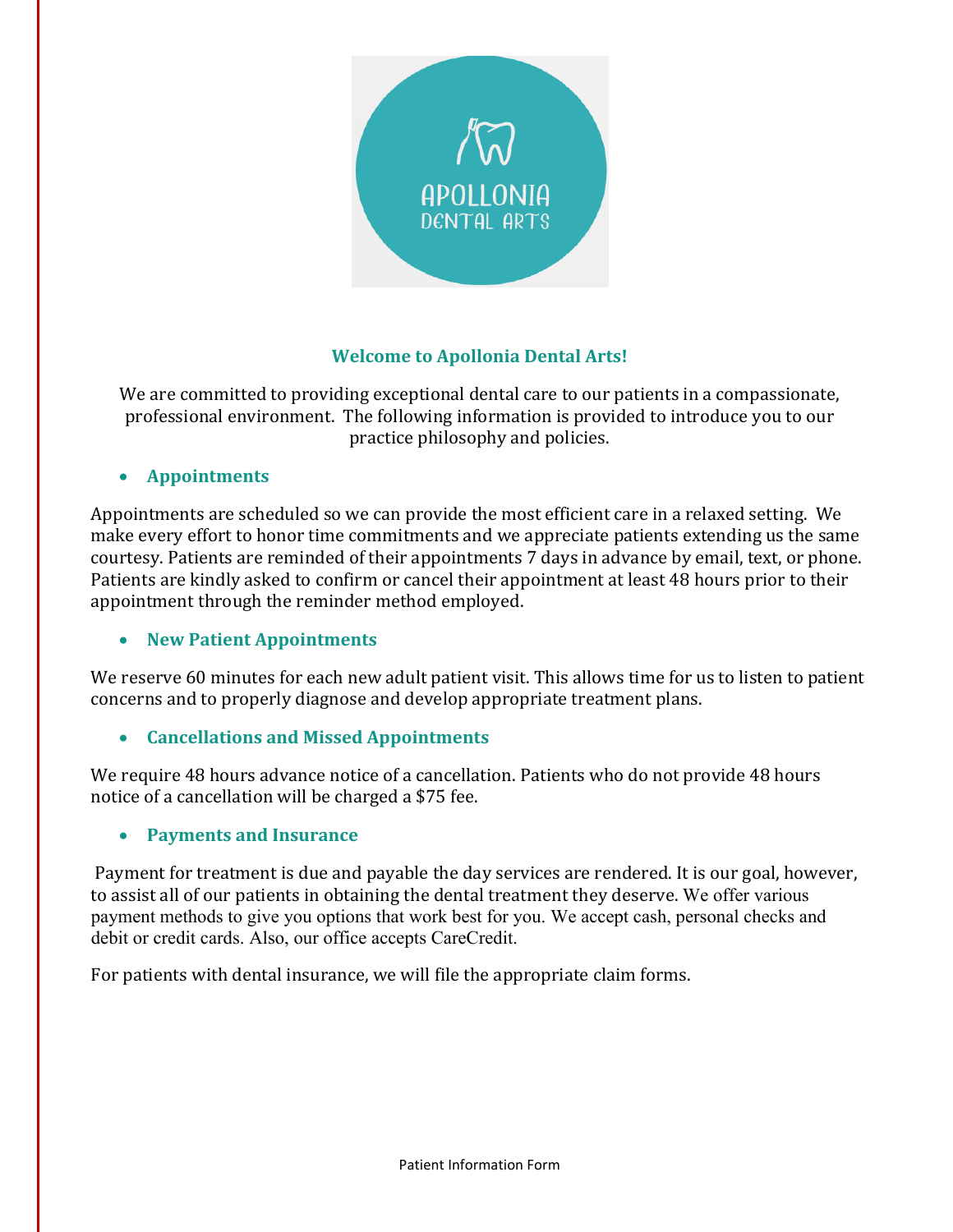

# **Patient Information**

|                                                         | Family Status (circle): Single Married Divorced Child Spouse's Name: ______________________________ |                                        |  |  |
|---------------------------------------------------------|-----------------------------------------------------------------------------------------------------|----------------------------------------|--|--|
| How did you hear about our office?                      |                                                                                                     |                                        |  |  |
| <b>Another Patient</b><br>Social Media<br>Online Search | Walk in<br>Work<br><b>Insurance Website</b>                                                         |                                        |  |  |
|                                                         |                                                                                                     | <b>Contact Information</b>             |  |  |
|                                                         | What is the best way to communicate with you? Home Phone / Mobile Phone/ Text / Email               |                                        |  |  |
|                                                         |                                                                                                     |                                        |  |  |
|                                                         |                                                                                                     |                                        |  |  |
|                                                         |                                                                                                     | <b>Insurance Information (Primary)</b> |  |  |
|                                                         |                                                                                                     |                                        |  |  |
| Insured Birth Date: $\frac{1}{\sqrt{1-\frac{1}{2}}}$    |                                                                                                     |                                        |  |  |
|                                                         |                                                                                                     |                                        |  |  |
|                                                         |                                                                                                     |                                        |  |  |

Patient Information Form